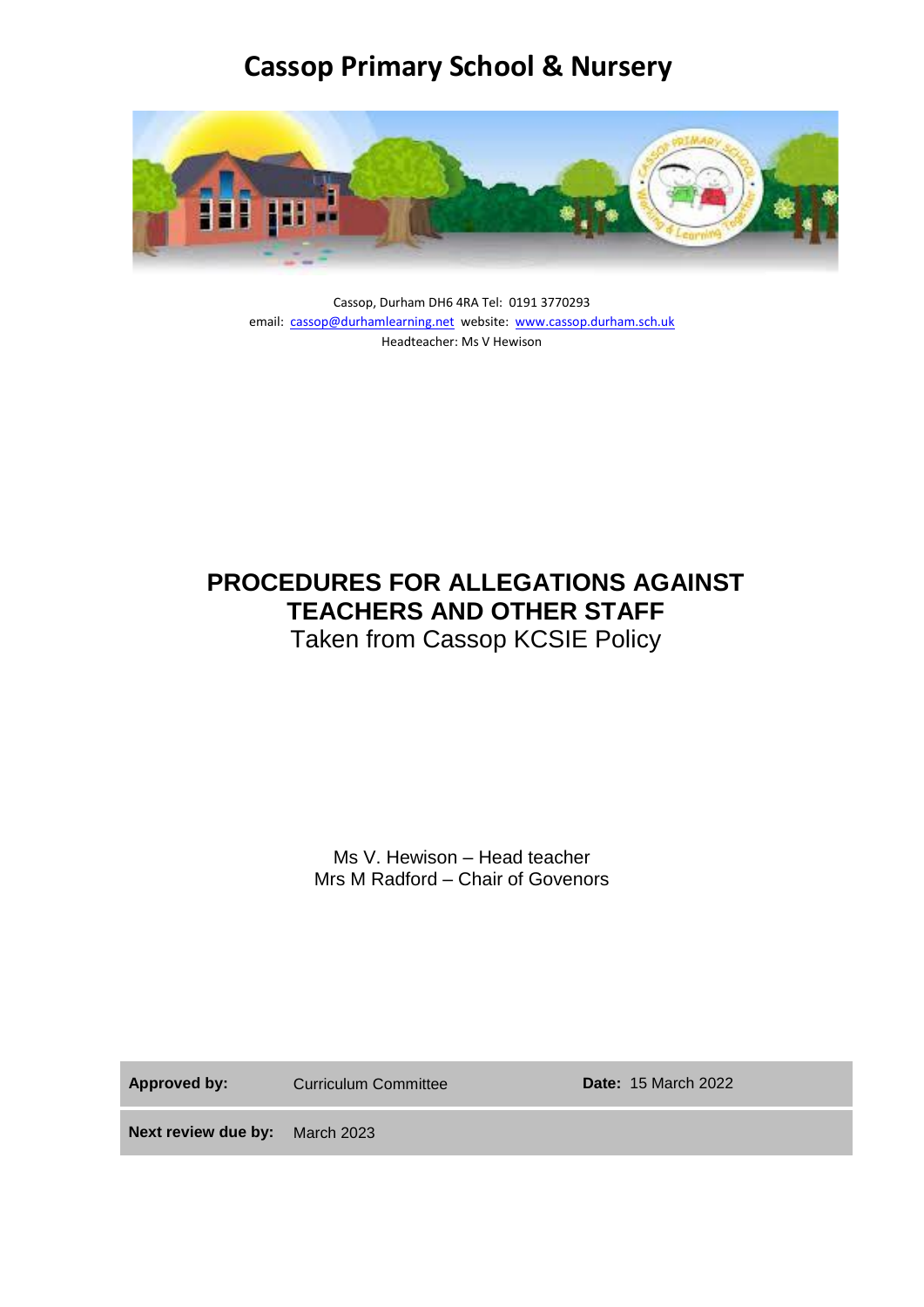See Part 4 of Keeping Children Safe in Education September 2021. There is an extensive section in the DSCP online Child Protection Procedures (under Core Procedures).

Allegations of abuse by adults and peers in schools must be investigated in accordance with the DSCP procedures, and when dealing with any allegation against adults and peers, it is vital to keep the welfare of the child as the central concern. However, as in all child protection issues, a balance needs to be struck between supporting and protecting the child and keeping the effects of possibly false allegations to a minimum. Thus, urgent consideration should be given to the substance of the allegations.

### **Receiving an allegation**

On receiving an allegation, the Head Teacher will proceed in line with recognised procedures - consulting immediately with LA officers (LADO, Local Authority Designated Officer, see contact details at front of policy) and/or informing the First Contact Service. If the LADO is unavailable there should be no delay in discussing with First Contact. **The Head Teacher must not start to investigate.**

If an allegation is made for a person not directly employed by the school recognised procedures should be followed, e.g. a supply teacher, sports coach etc. Under no circumstances should a school cease the use of a supply teacher, sports coach etc. due to safeguarding concerns without liaising with the LADO. (See KCSIE 2021 Para 356-359)

Allegations regarding the Head Teacher should be passed to the Chair of Governors. Should this lead to delay, the person receiving details of the allegation should follow the advice above and report the matter immediately to the LADO and First Contact Service. At this stage the Head Teacher should not be informed of the allegation (the same process as for any member of staff or adult in school). The Chair of Governors should be informed as soon as possible and asked to contact the LADO.

Where it is suspected that a crime has been committed, then the matter should be reported to the police with immediate effect.

### **Local Authority Designated Officer (LADO)**

Sharon Lewis / Louise Brookes 03000 268835

**First Contact Service**

03000 26 79 79

**[CYPSLADOSecure@durham.gov.uk](mailto:CYPSLADOSecure@durham.gov.uk)**

### **Carrying out an investigation**

Investigations will be carried out by the appropriate agencies.